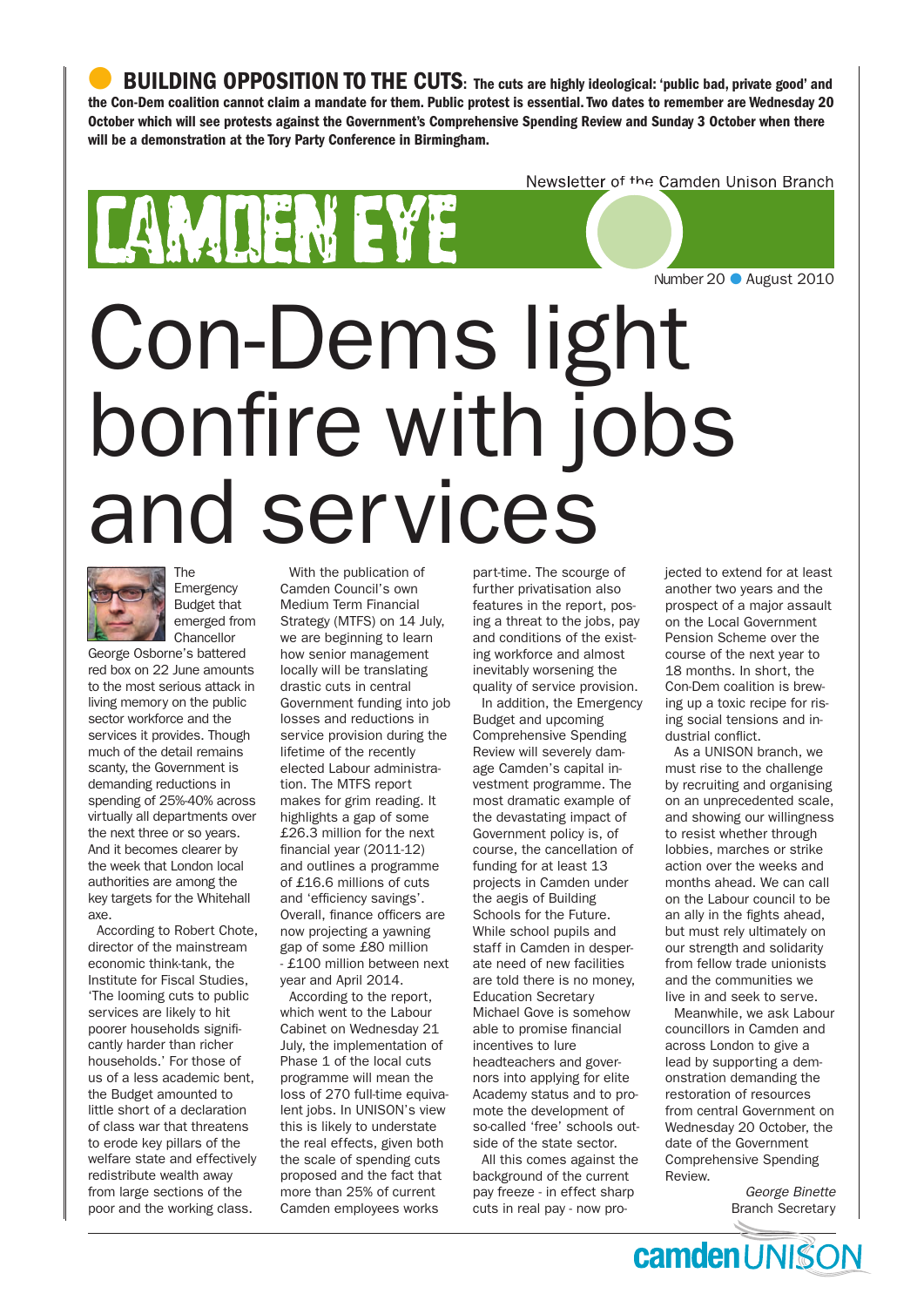On 14 July about 20 branch Health & Safety reps attended Sickness Absence training, with Shamoona Sheikh, from Thompsons solicitors.

The GPs 'fit note' replaces the sick note and allows GP's to indicate that a person might be fit for some work under certain circumstances. Before this the GP could only say whether a person should or should not be in work. The training also included information

on Camden's occupational health provider, Connaught, and disability and redeployment issues. The representatives hope their training will put them in good stead when representing members at a time when some Camden managers may look to using the sickness absence procedure rather than redundancy as a cheap way of implementing job cuts.

> *Sarah Friday* Branch Health & Safety Officer

# Eye View

## Uniting for the common good

Working people face the biggest attack on the welfare state seen for a generation. We have to unite against an attack on all sides: jobs, pay, pensions, education, housing and health. The Trades Council meeting on Building Resistance to the cuts on 19 July was heartening. The turnout was good and the range of speakers impressive. We have to work out concretely what we can do to build unity and active opposition to the Con-Dem cuts. Meanwhile, within the branch we have to prioritise recruiting new members, developing stewards and improving union organisation.

## Afghanistan: Time to go

If public services have to be slashed because we have no money to pay for them, how come we can pay for the war in Afghanistan? The war now in its ninth year has cost the UK £8 billion besides the unquantifiable loss of life by soldiers and civilians.

It deserves a widespread showing. I'd suggest every Health and Safety committee so that management can see the real cost of safety breaches, trade council public meetings (to gain public support for our campaign against the threatened ConDem cuts in Health and safety laws) and our own Branch Committee and shop stewards' committees.

**I**More at: http://www.hazardscampaign. org.uk/fack/

> The massive leaking of secret US military files has exposed the reality of a failing war that politicians and military realise they cannot win. Three quarters of the population now oppose the war. The demonstration on 20 November called by Stop the War, CND and BMI needs to be massive.

More at: www.stopwar.org.uk

management briefings held at The Pirate Castle where the current Interim Heads put forward their reorganisation proposals. Members felt that the questions they asked were not answered.

Members believe that Camden's Organisational Change Policy is not being followed and there was a lack of detail in the responses to their queries on the proposals.

It was a lively meeting and the questions raised have been forwarded to management. The turnout was good and many members who were unable to attend sent in their queries. There will be further meetings to discuss the responses.

*Richard Loveridge*  Shop Steward HASC Jamestown Road

> **In More information on the conference at:** *http://www.hazardscampaign.org.uk/ hazardsconference/*

### $2$  camden eye  $\bullet$  camden eye  $\bullet$  camden eye  $\bullet$  canded the case of  $\bullet$  camden eye  $\bullet$  camden eye  $\bullet$

## Renewals: members want their questions answered



We held a shop meeting on the 29 June to discuss the

### Report by Philip Lewis, Vice chair, Camden UNISON



On Friday we had a presentation from FACK (Families Against Corporate Killers) it was called 'Face the Facks: the human cost of workplace

killing'. This DVD had the place in total silence and there was not a dry eye in the house.

Report from Lorna Blackman, Health & Safety Rep, Westminster-Kingsway College



The Hazards conference for 2010 was highly motivational, informative, supportive and engaging. The workshops were delivered by professional

We need to organise local meetings, and put pressure on councillors and MPs to reject these attacks. Councillors should refuse to implement cuts in housing benefit where they have

and highly experienced facilitators. The social networking enabled me to meet up with other Union reps/stewards and people who care about people. We were able to exchange ideas. There were testimonies from supporters of Blacklisted, a pressure group formed of Health and Safety reps. They have been blacklisted from working on building sites due to their commit-

ment to ensuring building companies com-

ply with health and safety procedures. Other testimonies from those who have had family members killed at work due to employers not following health and safety legislation were shocking but gave some hope. In all I thoroughly enjoyed the conference and it has changed my life. When I arrived back at the work everyone noticed a difference in me. I came away from the conference convinced that as a safety rep I am not alone.

### Report from Chikwe Ibeakanma, Health & Safety Rep, HASC



Keele University has a fantastic campus, a great environment for a conference. The conference itself was made up of a mixture of speakers, ple-

nary sessions, campaigning meetings and comprehensive workshop programmes. I chose to attend among other workshops, the 'Doing a Workplace inspection', as this is an area that is mostly ignored in the workplace until something serious happens. The Health and Safety Commission believes it is good practice for employers and safety representatives to agree programmes of formal inspections in advance. These will also make it clear when each can expect an inspection to be carried out and would fulfil the requirement to give notice of quarterly inspections. Any changes to the planned timetable must be agreed to by both the employer and the health and safety representative.

*hazards2010bookingform.pdf*  l For full report go to: *http://www. philewis.com/KEELE%202010.htm*

*The 21st National Hazards conference 2010 took place at the University of Keele from 9-11 July. Organised by the national Hazards Campaign, it is the biggest UK educational and campaigning event for trade union safety reps and activists.* Camden UNISON *delegates give a flavour of the conference below*

# Fighting for a better world at work

### Housing privatisation options for the new

coalition government are stalling.

They must decide whether or not to go ahead with the reform of Council Housing finance proposed by the last government – proposals which many councils criticise as underfunded. At the same time big cuts in Housing Benefit (HB) threaten council tenants as well as tenants of private landlords. And more cuts to national and council spending

are looming. Camden Tenants Fed, with Leeds Tenants Fed and others, have launched an 'Open Letter' against HB cuts which hit the poorest tenants, and will drive

tenants out of inner

London, increase homelessness and evictions. Defend Council Housing campaigners will keep fighting for investment in existing and new council housing, resisting any attacks on secure tenancies and low rents. This now has to be linked in to the local and national campaigns against cuts. Government pours bil-

lions of pounds of public money into the pockets of private landlords. If a fraction of that was invested into building new council housing each year more people would have secure homes they can afford.

some discretion, over cuts for the unemployed and those with an extra bedroom.

Our broad united campaign of tenants, trade unions, councillors and MPs needs to mobilise to resist these attacks. We need to link with  $\ln$ cal and national resistance to cuts, and ensure tenants and the fight for council housing are part of that resist-

ance. *Eileen Short*  $\blacksquare$  More on the campaign against housing benefit cuts and the 'Open Letter' at: http://www. defendcouncilhousing. org.uk/dch/ **Camden No Sell Offs/** Defend Council Housing can be contacted via Camden Fed, 11-17 The Marr (off Camden Street), NW1 0HE. Tel 020 7383 2227

# Fighting the housing benefit cuts

## Sickness Absence training



## 'All Pain No Gain': The case against cuts

We face a daily propaganda barrage that the cuts are inevitable, it's all Labour's fault and There Is No Alternative. This short TUC pamphlet, 'All Pain No Gain', takes the Government's arguments and shreds them up. It suggests some alternatives. It's not an in-depth analy-

sis, but it covers a lot of points clearly in only 16 pages. To download it go to

http://www.tuc.org.uk/ and search for 'All Pain No Gain'

## UNISON MEETING FOR ALL SCHOOL SUPPORT STAFF 5.00 pm, Thursday 30 September, Training Development Centre,

## 2nd Floor, Crowndale Centre

Action for national school conditions / Campaigning Against Cuts / Teaching Assistant grades under the new Job Evaluation Scheme

*('Are you HLTA and not paid for it' survey launch).* 

*For more information contact Hugo Pierre 020 7974 8036*



*Course delegates support the National Hazards 'We didn't vote to die at work' campaign against the government attacks on workplace safety and health.*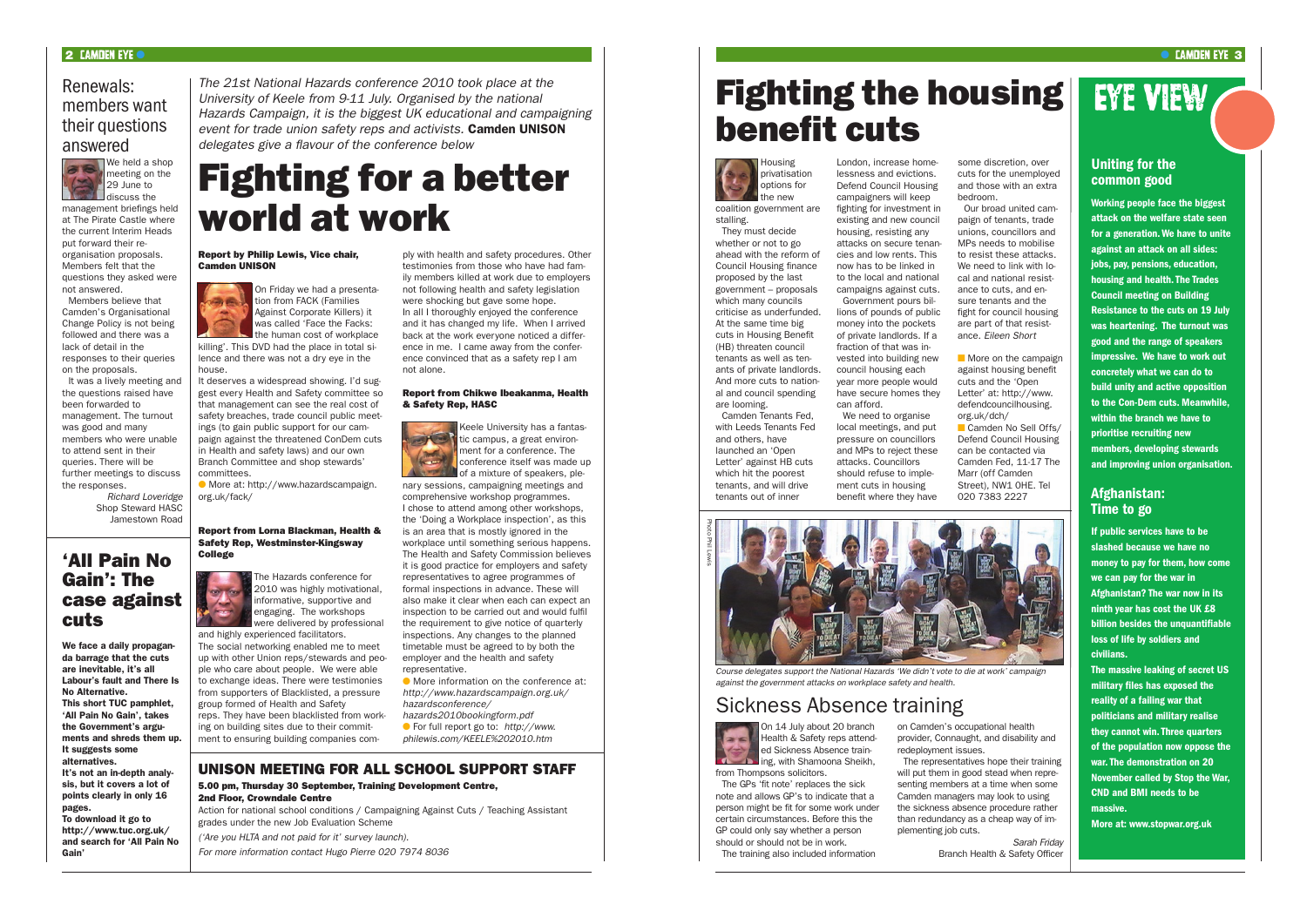There was a certain air of unreality at the start of the week as delegates from UNISON's twelve regions and seven service groups gathered in Bournemouth for the union's annual conference. After all, the motions and amendments on the agenda all pre-dated the May general election and had very little to say about the attacks on the public sector workforce and its workforce unleashed by the coalition government since its creation.

Even so, the spectre of pay freezes, savage spending cuts, eroded pensions and Academy schools featured time and again in speeches and coffee bar conversations throughout the week. The undoubted anger seemed, however, to lack both a focus and a sense of urgency until the final morning.

An emergency motion, submitted by our branch. helped to lift the conference's mood on the final day as it along with a similar motion from Tower Hamlets spurred leading

The question now is whether we – and that really does mean all of UNISON's membership here in Camden and across Britain – can translate the fiery rhetoric of the final day at Bournemouth into effective action. We have very little alternative but to do so since if the Con-Dem coalition does not meet unprecedented resistance we are left to contemplate the prospect of:  $\bullet$  at least 600,000 fewer

public sector jobs in five years time;  $\bullet$  swingeing cuts to real pay and the value of our

lights on the National Executive Council (NEC) into drafting their own proposals during the course of the week. The result was a lengthy composite resolution (proposed by the NEC and incorporating Camden's call for protests to greet the Emergency Budget unveiled by Chancellor George Osborne on 22 June) that gained unanimous approval from the more than 2,000 delegates assembled in Bournemouth's conference centre. Discussion of the resolution probably took no more than 15 minutes of

> the conference's four days, but more than anything else during the course of the week it helped galvanise a united sense of opposition to the unashamedly Thatcherite agenda, which the coalition government seems determined to pursue, whatever the consequences for the fragile economic recovery.

**nover 300 delegates**<br>**packed out a lunchtime** 'Reclaim the Union' meeting to hear from elected UNISON representatives who have been witch hunted, suspended, barred from holding office and expelled from UNISON. Speakers included Yunnus Bakhsh, Caroline Beadale and Glenn Kelly.

> pensions, and **a** dramatic erosion of social welfare provision and  $\bullet$  a still more unequal society where corporation tax falls and VAT rises. As the public sector's biggest union, UNISON with some 1.4 million members across services that are now on the firing line as never before in our working lives is now committed to a programme to resist including the possibility of a national demonstration on 29 September as part of a European-wide day of action against austerity programmes. For us in Camden this will involve maximising the pressure on the Labour council to act as our ally rather than as the executor of the cuts programme, advancing the arguments for democratically accountable public services and alternatives to the cuts at every turn, taking to the streets to demonstrate in the autumn and almost certainly to the picket line in the not

We passed many motions to fight cuts in public sector iobs and, more importantly services that will inevitably affect the public the most.

too distant future.

*George Binette* Branch Secretary

### 4 CAMDEN EYE  $\bullet$  cannot be considered by the construction of the construction of the construction of the construction of the construction of the construction of the construction of the construction of the construction of

# UNISON CONFERENCE

The undoubted anger seemed, however, to lack both a focus and a sense of urgency until the final morning

## Greater Democracy – Fringe meeting

*Darshana Yadav-Miller* **HASC** 

## My first UNISON Local Government **Conference**

All speakers were met with huge applause when calling for the National leadership of UNISON to campaign against the vicious attacks on public sector workers. Too much of the time and resources of our union have been spent on picking fights with UNISON activists prepared to lead that fight.

Speakers made the point that the current leadership had failed to organise a real fight to defend members under New Labour. Now was the time for our union to show that we are united in our ability to take on the Tory/Lib Dem government and throw our full force against them rather than carry on the internal attacks on left wing activists.

## Con-Dem attacks inspire fighting talk

*5,000 people marched through Tower Hamlets on 20 June in a huge show of unity and defiance against the racist English Defence League (EDL). It had boasted it would march in the borough but backed off as the scale of opposition grew. The exuberant, diverse and overwhelming young demonstration was organised by Unite Against Fascism and United East End. More at www.uaf.org.uk* 



place, a little scary but I was pretty safe with my Camden crew of Branch Secretary, convenors and other stewards who have all done this before.

I arrived on Saturday afternoon, the sun was blazing and I thought I could try and enjoy a bit of Bournemouth before the hectic two days start… I couldn't have been more wrong. My crew failed to tell me that the work started as soon as we got there, regardless of when the conference started. There was a pre-conference meeting where we discussed the agenda for the first day. Were there any motions that any of us completely disagreed with or wanted to speak on? We attended a couple of fringe meetings that went on into late evening. I had a drink or so before heading

off to my room for a well

deserved rest. The next morning was an early start: breakfast at 8:00 am and then on to conference for 9:30 am. It was all a little overwhelming, having to follow other delegation members' leads and taking in all that there was to be discussed and voted on. Our branch's

main aim was to make members' faith in it.

UNISON a fighting union once again and restore our Talking to delegates from

other branches and regions the contention was the same. We want to restore some of the union power that has been lost over the years, especially with the current inexperienced coalition government.

I was sharing the two roles of delegate and observer with Barry Walden. It took me a little while to understand how this worked and when I could vote

Both Mandy Berger and Phoebe Watkins spoke confidently and inspirationally. I was encouraged to speak but I copped out.

All in all it was a good experience. I was energised and excited. I would recommend it to new stewards, especially so that they can get an insight into how they fit within the larger union, engage in creating networks, listen to different opinions and generally have a great time. Cos it wasn't all work I promise!

Camden's project to rebuild the secondary and special schools has

been hit hard. Eleven out of fourteen projects have been stopped and the remaining three are not certain.

Before the election David Cameron was crystal clear that Building Schools for the Future (BSF) would continue after the election. 'We believe Building Schools for the Future is a good policy. The money is there for it to continue. We want to build new schools.' David Cameron, 26 April 2010

So Michael Gove does not have a mandate for his cancellation of 715 school rebuilding projects. Not only does it break Cameron's pre-election pledge but it breaks George Osborne's promise in last month's Budget that 'there will be no further reductions in capital spending totals'. It is also clear how ideological this cut is, because building new academies gets first preference over refurbishing existing schools.

Gove has now claims that the Treasury had not agreed to fund the the BSF programme and that the government's finances were worse than expected. Neither of these claims is true.

David Bell, the top civil servant at the Department for Education, wrote in July, confirming that the Treasury had approved the whole of the BSF programme. At the end of May, the Office of National Statistics published figures showing that the government's finances are better than expected and that they will need to borrow £11bn less than was previously thought this year. The annual cost of the BSF programme is £1bn.

The cuts to government expenditure will not only result in students and teachers continuing to work in sub-standard school buildings but they threaten the economic recovery. The construction industry is concerned that tens of thousands of jobs will be lost. Last week, the IMF cut their forecast for Britain's economic growth blaming government cuts.

So Gove's cut to BSF breaks promises by both David Cameron and George Osborne, and endangers the economic recovery. Given all these facts, it is not surprising that that this cut has generated outrage across the country.

*Andrew Baisley* Camden NUT branch secretary

## No mandate to cancel school re-building projects



## Dave Prentis re-elected as UNISON General Secretary

Dave Prentis has been re-elected as General Secretary of the UK's largest public sector union for the third time. Voting in the ballot, released on 22 June was

as follows:

Dave Prentis 145,351 (67.2%) Roger Bannister 42,651 (19.7%) Paul Holmes 28,114 (13%)



Photo Hugo Pierre

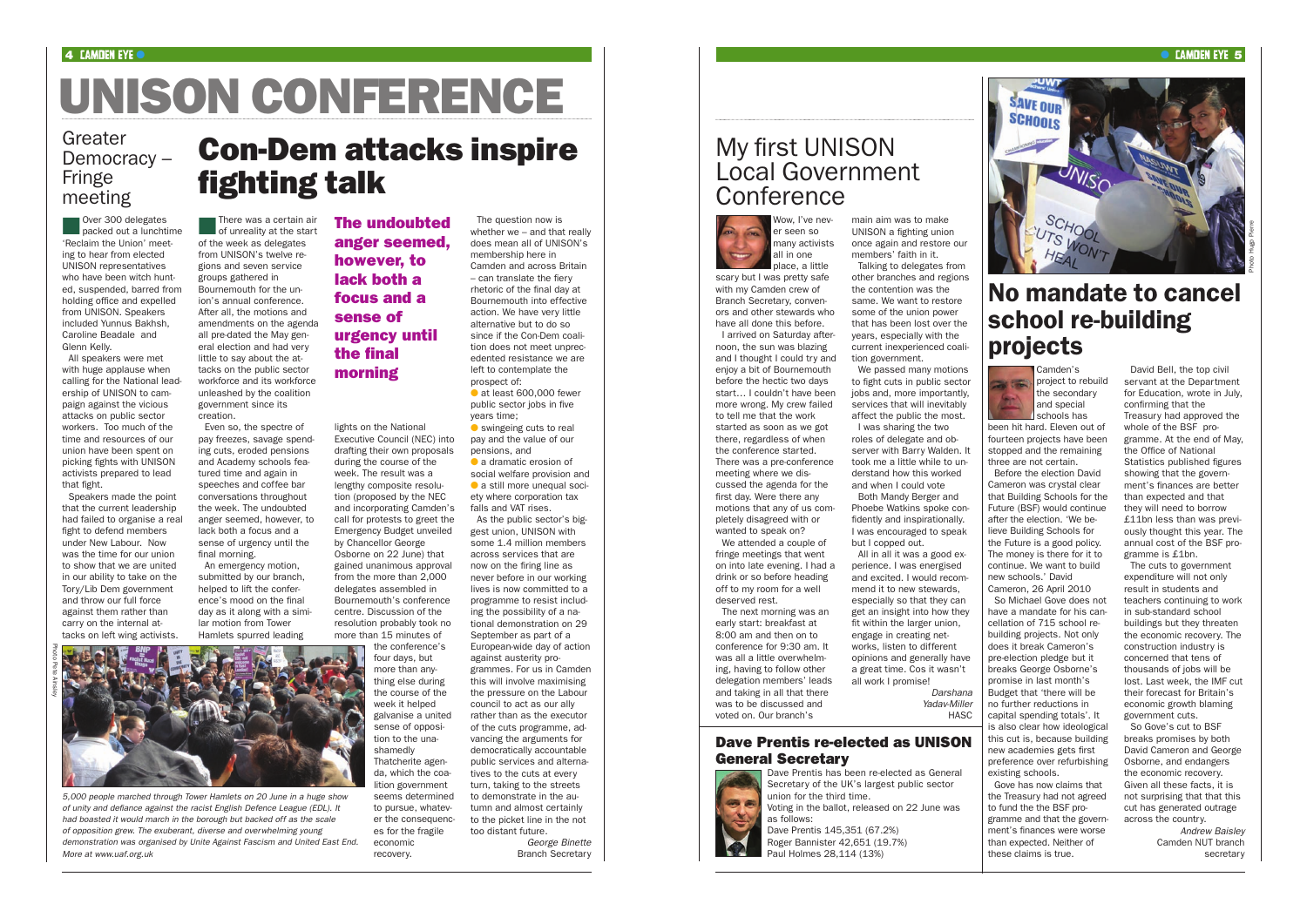To say the future of the SSSNB (school support staff negotiating body) hangs in the balance

is to put it mildly. Now with Labour out of the running and a Cami-nickers (a popular term at conference!) government, let's say it has not been thrown out, out of hand, but what of its future? Guess we'll just have to wait and see.

Suffer little children… Motion 34 – relating to medical administration in

schools - has been a hot topic for a while now, and one that also came up in our April conference in London. The facts are simple: untrained and inexperienced support staff are expected to administer (is cajoled too strong a term?) medication/ medical equipment that health workers wouldn't touch with a barge pole! Of course UNISON supports inclusion but is peg-feeding, clearing tracheotomy tubes and generally administering medicines that a nurse should be giving really a bright idea?

Does it benefit the vulnerable 'patient'? Does it benefit the unprotected worker? I say no and no again. UNISON supported the motion to call for clear national protocols on medical procedures in schools, colleges and nurseries.

### The 'B' Factor.

Motion 31 pertaining to absence monitoring and measurement in local Government is a great concern for the female work force. Using the 'Bradford factor' scoring system, this means that people who are off for a short period of time but more frequently fare worse, or get a harsher score, than those who are off for a longer absence. For example 10 oneday absences would score 1000 points, while one tenday absence would score only 10 points. Sounds a little crazy? We think so. This scoring system is also used when deciding on redundancies and dismissals. This not only detrimentally affects women with menstrual problems. but those with pregnancy-

related, menopausal ones etc. Is it wrong to expect, that being responsible for the fruition of the next generation, we should be cut some slack here?

The right to live in a<br>poverty-free old age is an important one. Over a hundred years ago the trade union movement led the campaign for the first ever state pension. In 1948 National Insurance and the basic state pension was introduced.

Conference called upon the

local government service group executive to work with

relevant bodies to alert branch negotiators, equality

## reps and officers and enable them to redress this imbalance. I move.

### Work for nothing. Sounds silly doesn't it?

On a more general note Christina McAnea (UNISON Education) urged us all to put an end to the 'work for nothing culture' which is almost the bedrock of many schools. This involves countless support staff working outside contractual hours with no extra pay. Let's face it, is any business going to pay for a service they can get for free? It's up to us all to smile brightly and say 'I'm happy to do it if I am paid at the appropriate rate'. *Leisa De Burca*

Schools Steward

## **CAMDEN EYE 7**

UNISON has been negotiating a new national contract for all school support staff. The new coalition Government has stalled negotiations and given no indication as to whether they want to continue - they have opposed national conditions of service in the Academies Bill being rushed through Parliament.

**C** From April 2011 the basic state pension will be re-linked with earnings and will increase every year by the highest of earnings, inflation or 2.5%.

UNISON will be conducting a national ballot, probably in mid-September, of all school staff for limited industrial action. This would take the form of a work-to-rule. Make sure your membership details are up-to-date. Email changes to paul.england@camden.gov.uk or go to www.unison.org.uk/ help/index.asp

● Public service pensions will increase in line with the consumer price index (CPI) rather than the retail price index (RPI). The CPI increase is usually lower than RPI so this will have a detrimental effect.

● A commission chaired by John Hutton will review public sector pensions. There will also be consultation on scrapping default retirement age.

 $\bullet$  The rise in the state pension age to 66 will be accelerated.

*Hugo Pierre,* Camden Unison CSF, Co-Convenor

## UNISON action to demand National conditions for school staff

## School's out for summer – So much for the S……ssnb?

*Protests against the Emergency Budget cuts 22 June. Clockwise: The Crowndale Centre, St Argyle's Primary, St Dominic's Primary and Camden Town Hall*

### **6 CAMDEN EYE**



What is the plight of pen-

sioners today?

In 2009 it is estimated that the number of older people considered to be living below the officially recognised poverty line (£165 a week before housing cost) is a staggering 2.5 million. The state pension is a major source of income for two thirds (63%) of pensioner

households.

What is the current state

Pension?

Basic State Pension (single)

£97.65

Basic State Pension (wife based on husband's contri-

bution) £58.50 Basic State Pension (Couple) £156.15

What about occupational

Pensions? According to the

Department of Work and Pensions, the average amount received from an occupational pension per week is £68 for a single

pensioner and £153 for a couple.

### What about the future?

Since 1997, the government has pursued a policy of reversing the ratio of pension provision, from 60% state and 40% private, to 40% state and 60% private. An estimated 5 million workers currently pay into defined contribution/money purchase schemes. With share values plunging, a £100,000 pension pot which would have previously bought a monthly income of £620, will now buy just £490. The average pension pot of around £25,000 is likely to produce an income of £160 per month. 87% of the private sector final salary pension schemes have closed to new entrants. The proposed National Employee Saving Trust (NEST) for the lower paid is also unlikely to help as the vast majority will either be unable to afford contributions or will receive so little that it won't be worth their while even starting.

To top it all, pensioners in the UK receive, on average, a state retirement income worth 30% of their salary compared to the European average of 60%. It is foolish to expect pri-



vate sector providers to consider future pensioners' needs above their profits. That is why decent state pensions are worth fighting for.

- Pamphlet available from National Pensioners Convention,
- 19 23 Ironmonger Row, London, EC1V 3QN. Phone: 020 7553 6510. Their useful website is at: www.npcuk.org

### UPDATE

Since the pamphlet was produced the Government has decided that:

*'The basic state pension remains amongst the lowest and least adequate in Europe' says the National Pensioners Convention's £1 pamphlet 'The politics of pensions'. With pensions again under renewed attack,* Kiran Patel*, UNISON observer on the pensions sub committee, outlines some of its key points*

# **The politics of pensions**

## *Improve the state pension by*

Increasing the basic state pension to the official poverty level – £165 per week in 2009

Indexing the basic state pension to average earnings or prices whichever is the greater

## *Ways to pay for it could include*

Abolishing the upper earnings limit of £43,888 on National Insurance contributions, ending the injustice in which the higher paid contribute a smaller proportion of earnings than the lower paid. This would raise £10 billion a year.

Reform the tax relief on private pensions. This costs the Treasury £37 billion a year with the richest 1% of tax payers receiving around 25% of the rebate.

Using the existing surplus balance of £54 billion in the National Insurance Fund as part of the payas–you–go scheme